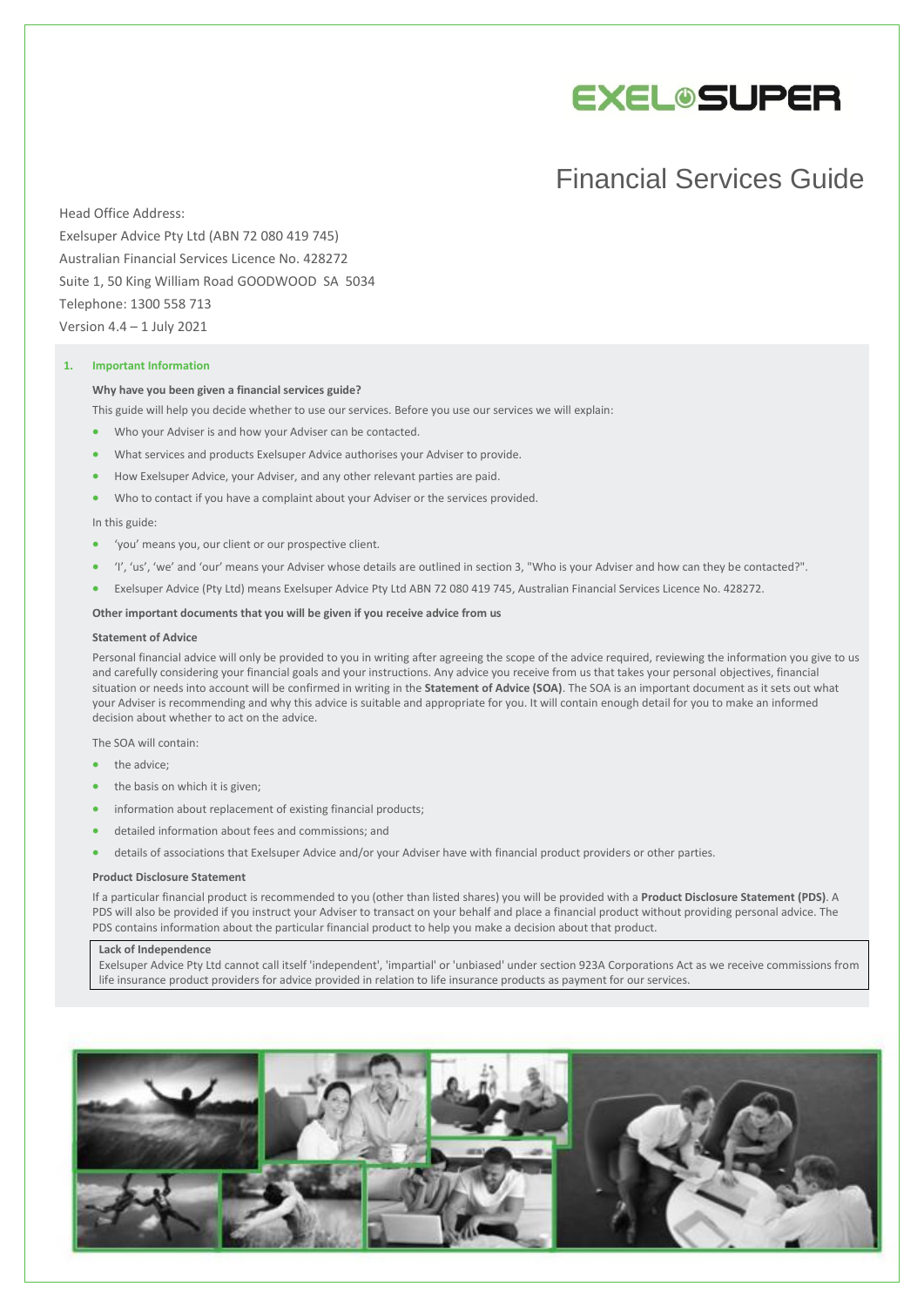## **2. Who will be providing you with financial services?**

By law anyone who advises you, or promotes financial products to you, has to have an **Australian Financial Services (AFS) licence** or be authorised by an AFS Licensee. Exelsuper Advice Pty Ltd is the holder of an AFS Licence (AFS Licence No. 428272) and is **responsible for the personal and financial product advice given to you.**

# **3. Who is your Adviser and how can they be contacted?**

**Corporate Authorised Representative Exelsuper Pty Ltd - AFSR Number: 001241248 PO Box 845 UNLEY SA 5061 PH: 1300 558 713**

#### **4. What financial services can Exelsuper Advice Pty Ltd and its authorised representatives provide?**

## **Will you receive personal financial advice?**

Yes, Exelsuper Advice Pty Ltd, via your adviser is **licensed** to provide **personal financial advice** that is tailored to your needs, objectives and financial situation. Your adviser is also able to provide you with general advice and factual information, and transact on your behalf.

#### **What information should you provide to receive personal financial advice?**

In order to provide you with appropriate advice, your Adviser will ask you to provide information about:

- your personal circumstances;
- details of your current financial situation; and
- other relevant matters.

You have the right not to disclose all information but your Adviser may not be able to provide advice that is appropriate to your needs, objectives and financial situation without it.

You should read the warnings contained in any documentation carefully before making any decision relating to a financial product.

#### **What is the extent of the advice that we can offer you?**

Exelsuper Advice Pty Ltd through your Adviser can provide personal financial advice, and deal (transact on your behalf), relating to the following types of financial product:

- Securities\* (e.g. listed securities, hybrid securities and listed property trusts)
- Managed investment schemes (e.g. managed funds, unit trusts, Separately Managed Accounts and Investment Directed Portfolio Services)
- Investment and funeral bonds
- Deposit Products (e.g. term deposits, savings accounts)
- Government debentures, stocks and bonds
- Personal and Business Risk Insurance (e.g. income protection, total and permanent disability, trauma, life cover, business overheads insurance, and group life insurance)
- Margin Lending
- Superannuation (e.g. rollovers, account based pensions and annuities)
- Retirement Savings Accounts

# **How advice must be provided**

Personal financial advice will be provided to you in writing (in an SOA) by your adviser only after your Adviser has reviewed the information you have provided and has carefully considered your financial goals.

## **What other information will I need from you?**

If you decide to implement your adviser's advice, the law requires your adviser to obtain additional information from you and to confirm the accuracy of that information. In particular, your adviser will need to verify your full name, date of birth and residential address. In order to do so I will need to sight various identification documents such as a current Australian Driver's Licence or Australian Passport, and keep records of the identified documents. To minimise your inconvenience, I will generally try to verify this information at the same time as I collect information about your financial needs and objectives. However, if you would prefer the verification not to occur until you decide to implement the advice please let me know. Please appreciate that the verified information will be made available to your product provider(s) and that they are unable to process your application without this verification.

# **The scope of financial products used to meet your needs**

Exelsuper Advice Pty Ltd maintains an Approved Product process though which we review and evaluate financial products issued by third parties. Our advisers and research committee regularly reviews research relating to the products we recommend. Where appropriate, your adviser will recommend a financial product using this Approved Product process. Any product we recommend must meet our selection and approval process.

#### **Limits on the advice that can be provided**

When making recommendations to you, estate planning issues can be discussed but we are not authorised to give advice relating to these issues. If you want detailed advice you should consult a specialist in that area.

It is important to note that **Exelsuper Advice Pty Ltd, and its advisers cannot provide advice** on the following:

- General Insurance
- Foreign Exchange
- Derivatives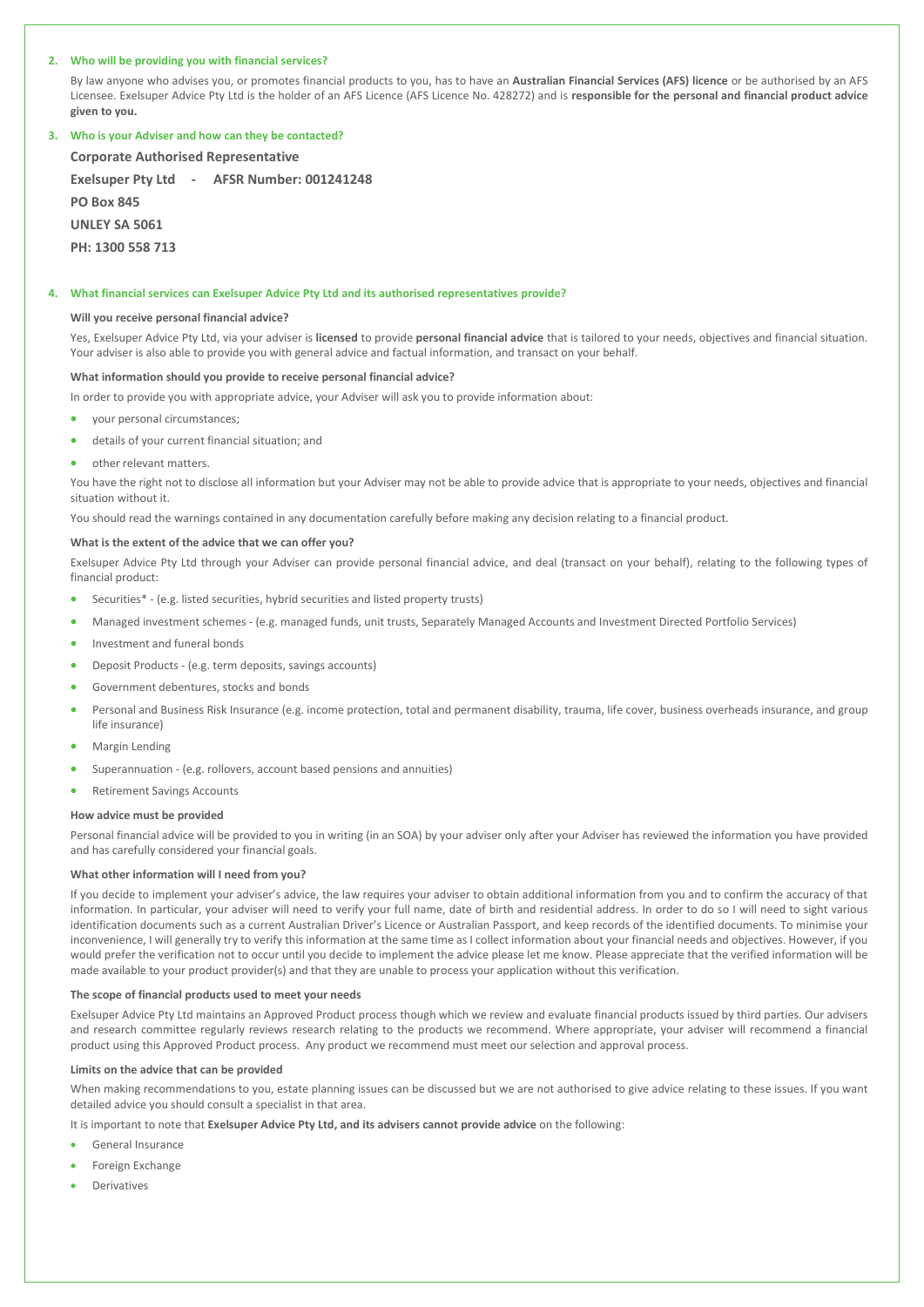## **What personal information is maintained in your file and is it kept secure?**

The law requires us to keep a record of your personal profile. This has to include details of your personal needs, objectives and financial situation and a record of any advice given to you.

Exelsuper Advice Pty Ltd is committed to ensuring the privacy and security of your personal information. As part of our continuing commitment to client service and maintenance of client confidentiality we have adopted the principles set out in the under the Australian Privacy Principals. Please ask us for a copy of our Privacy Statement or refer to our website for more information.

## **Use and Disclosure**

We may disclose your personal information to a recipient located outside Australia. For example, this may include the following:

- Our contracted service providers operating overseas; and
- organisations operating overseas with whom we partner to provide goods and services and who are likely to be located in foreign countries

#### **Will your portfolio be reviewed?**

We recommend that you review your financial situation every 12 months or whenever your personal or financial circumstances change. It is your responsibility to initiate the review process. If you would like a review, or you have any concerns, please contact your Adviser.

You will, of course, receive regular information from the product providers about the value and performance of your investments, as well as details of any insurance policy cover.

#### **What happens if we provide you with further advice?**

When we provide you with personal advice, you will initially receive a Statement of Advice (SOA). Where you maintain the advice relationship with us, a SOA is generally not provided for further advice situations provided your circumstances and the basis of the advice are not significantly different. However, we are required to keep a Record of Advice.

You may request a copy of the Record of Advice we keep. Any request must be made within 7 years of the provision of such advice, and should be directed to your Adviser.

#### **How do you provide instructions to us?**

Generally, we need you to instruct your Adviser in person, as your signature will be required for verification. However, for some products and services it is possible for special arrangements to be put in place where instructions can be given to your Adviser by fax, phone or e-mail.

# **5. What fees are paid to Exelsuper Advice?**

## **What are the costs involved in obtaining advice and to whom are they paid?**

Exelsuper Advice Pty Ltd believes that it is vitally important to separate any remuneration that Financial Advisers receive from the funds they recommend, as advisers who have conflicts of interest may be influenced, and their advice tainted by those conflicts such as commission paid to them by fund managers. It is vitally important to separate these fees, to ensure that you can clearly distinguish between what you pay to have your funds managed by fund managers and what you pay for advice, implementation and ongoing service.

## **A. Hourly Rates**

*i) Initial Advice & Implementation fees*

We do not charge entry fees, or plan fees. Instead, the fee for advice & work required to implement your instructions will be charged based on an estimate of the time required, disclosed to you before work commences, and will be capped at the disclosed amount.

#### *ii) Advice & Service Fees for Non-packaged clients*

You may not wish to pay an agreed ongoing advice & service fee, but rather pay as you go. Therefore, if you have not elected to pay for an ongoing advice & service package, we will charge an hourly rate for services provided. This hourly rate is \$385 including GST for the services of a financial planner and an hourly rate of \$132 including GST for Client Service Manager services. An estimate of the costs will be provided to you before work commences and a tax invoice will be provided to you at the end of each calendar month. You may choose to have these hourly rate-based fees deducted from your investment funds where possible.

## *iii) Ongoing Advice & Service Fee Packaged Clients*

As a valued client you are entitled to Exelsuper Pty Ltd's ongoing advice and service package. We charge a fee based on the work required to manage your portfolio on an ongoing basis. This fee is agreed upfront & is charged from your funds on a monthly basis.

## **B. Commissions & Fees**

### **i) Commissions**

Exelsuper Advice Pty Ltd insist that all its advisersseek a transparent and open system of payment. There are times when commission is paid by product providers. From 1 January 2020 this type of payment will only be received in relation to Risk (insurance) Policies only

Under this method of payment, Exelsuper Advice Pty Ltd receives a commission directly from the Insurance product provider. These commissions fall into two general categories:

- **Initial Commission** This is a one off commission paid at the start of an insurance policy. The initial commission on an insurance product can be up to 60% (GST inclusive) of the first year's premium.
- **Ongoing Commission** This is paid every year in which the insurance policy is maintained, as part of the product provider's ongoing charges. The ongoing commission on insurance products can be up to 38.5%pa (GST inclusive) of the renewal premium.
- These commissions may be offset against other fees payable by you and will be negotiated prior to the implementation of any product containing such commissions.

## **C. Ongoing Advice and Service Fees**

The Ongoing Advice and Service Fee is a fee agreed between you and us for ongoing advice and service. It is paid to Exelsuper Advice Pty Ltd who will then pay it on to us as your adviser

Some products offer the option to deduct the Adviser Service Fee from your funds on a periodic basis.

If this fee is applicable, it will be fully detailed in your SOA.

## **D. Direct Share Investment**

We can charge you a fee over and above the brokerage fee charged by the settling broker for trading shares, and a management fee based on the value of your direct share investment. This charge is optional and has no minimum or maximum. These fees and commissions will be detailed in your SOA.